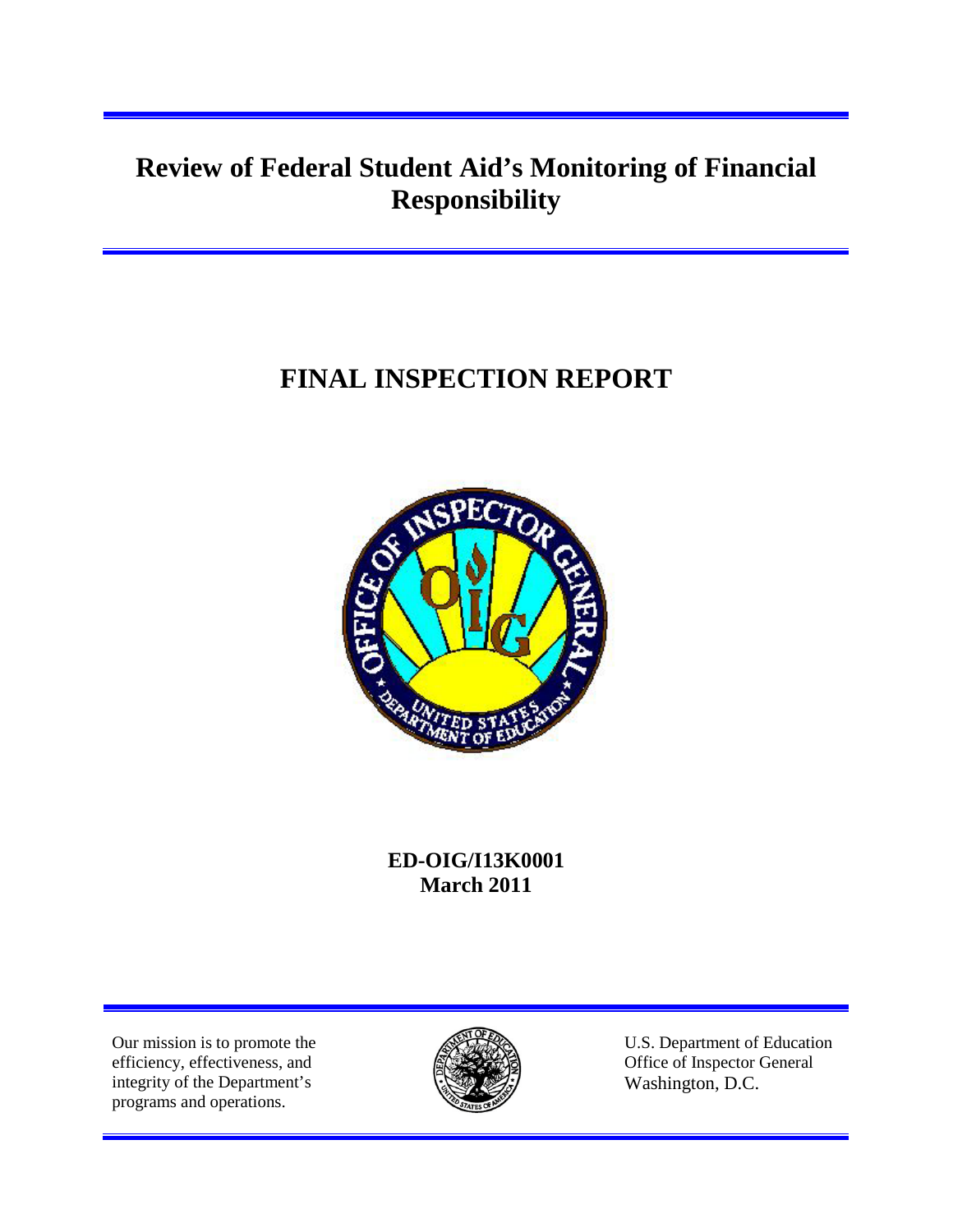Statements that managerial practices need improvements, as well as other conclusions and recommendations in this report, represent the opinions of the Office of Inspector General. Determinations of corrective action to be taken will be made by the appropriate Department of Education officials.

In accordance with the Freedom of Information Act (5 U.S.C. § 552), reports issued by the Office of Inspector General are available to members of the press and general public to the extent information contained therein is not subject to exemptions in the Act.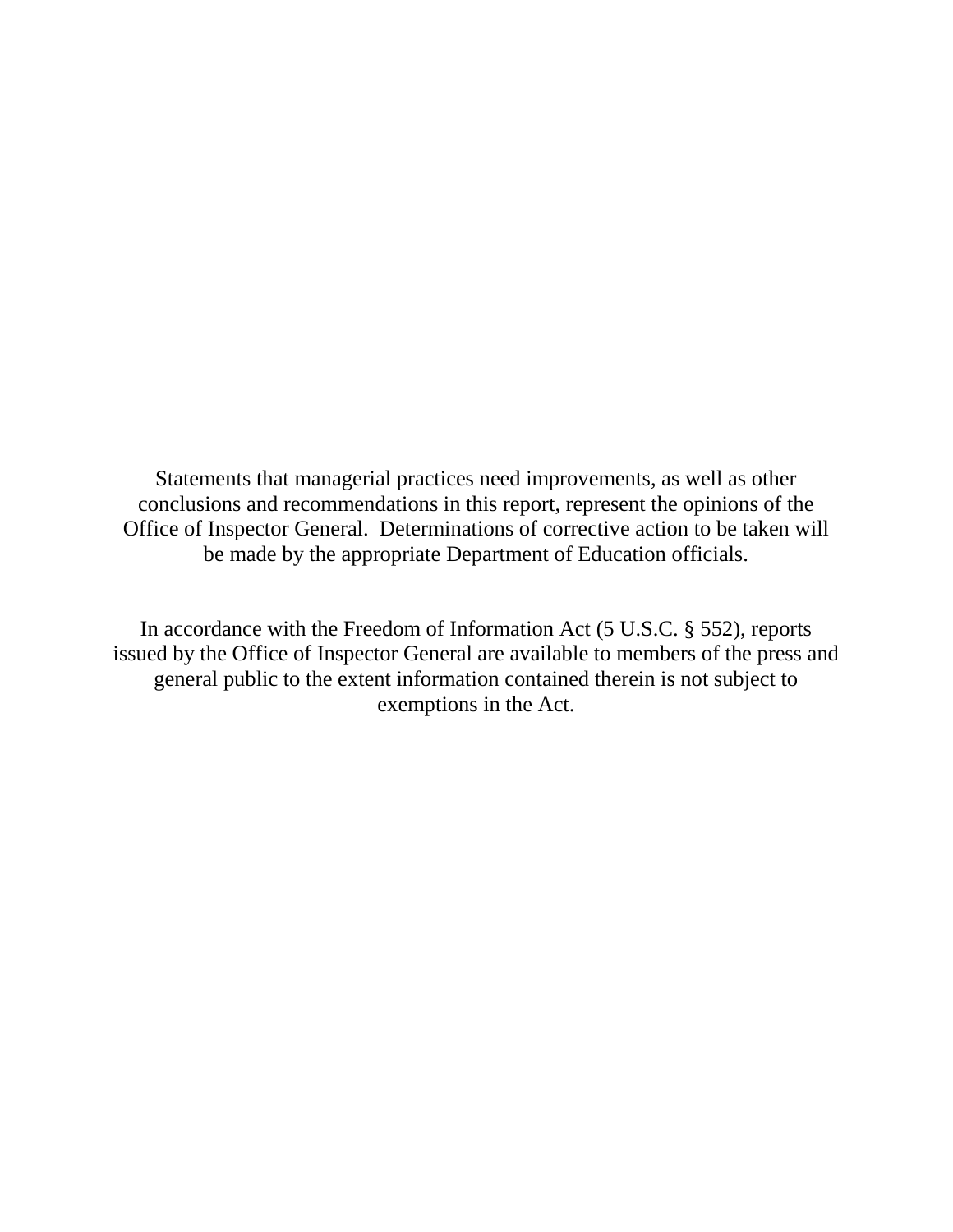#### **UNITED STATES DEPARTMENT OF EDUCATION**

OFFICE OF INSPECTOR GENERAL



Evaluation and Inspection

March 28, 2011

#### **Memorandum**

| TO: | William J. Taggart             |
|-----|--------------------------------|
|     | <b>Chief Operating Officer</b> |
|     | <b>Federal Student Aid</b>     |

- **FROM:** Wanda A. Scott /s/ Assistant Inspector General Evaluation, Inspection, and Management Services
- **SUBJECT: Final Inspection Report** Review of Federal Student Aid's Monitoring of Financial Responsibility (ED-OIG/I13K0001)

Attached is the **final inspection report** that covers the results of our Review of Federal Student Aid's Monitoring of Financial Responsibility. We received your comments on March 16, 2011. A copy of these comments in their entirety is attached.

 In accordance with the Inspector General Act of 1978, as amended, the Office of Inspector General is required to report to Congress twice a year on the reports that remain unresolved after six months from the date of issuance.

 In accordance with the Freedom of Information Act (5 U.S.C. § 552), reports issued by the Office of Inspector General are available to members of the press and general public to the extent information contained therein is not subject to exemptions in the Act.

 We appreciate the cooperation given us during this review. If you or your staff have any questions, please contact W. Christian Vierling, Director, Evaluation and Inspection Services at 202-245-6964.

Enclosure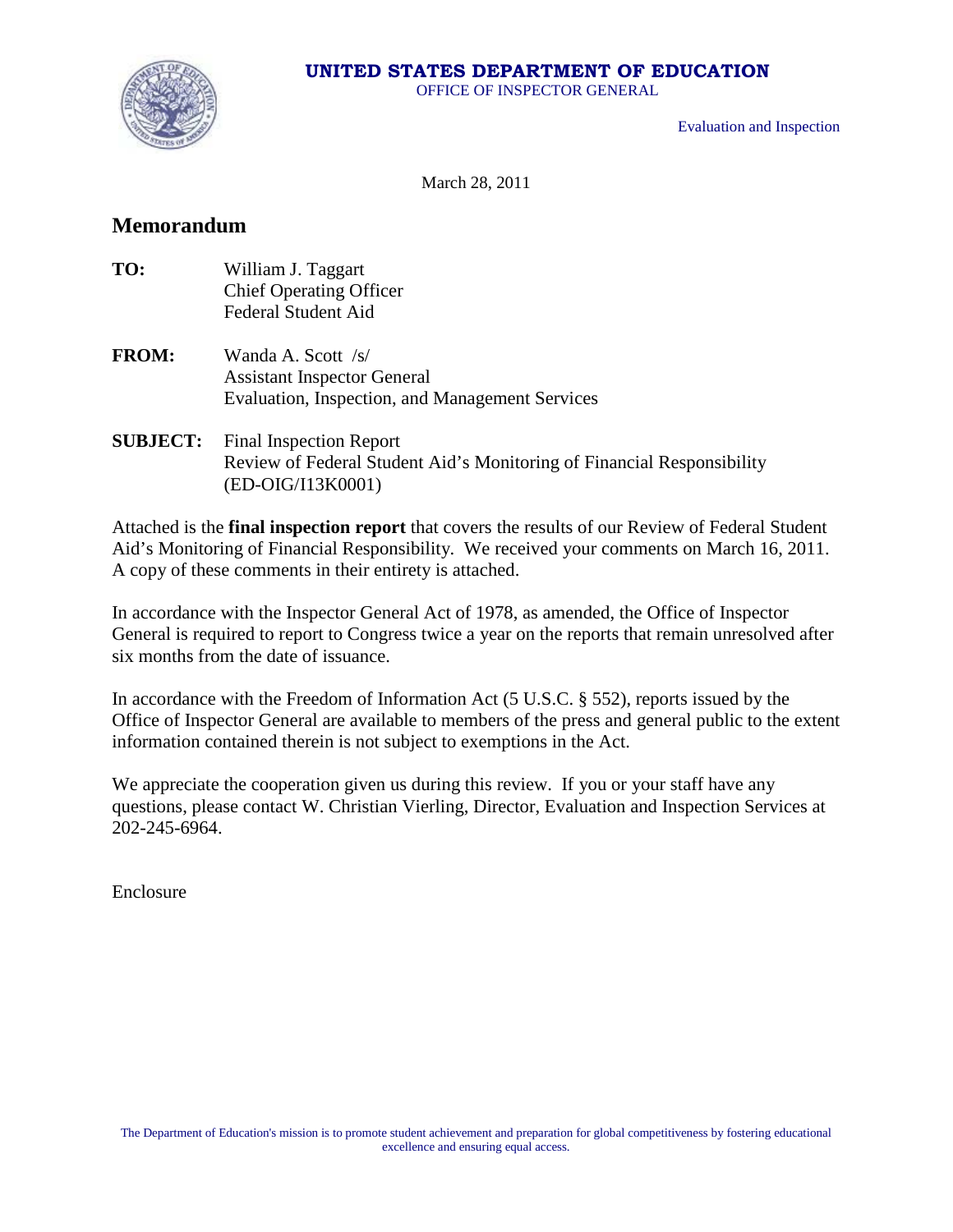# **Abbreviations/Acronyms Used in this Report**

| Administrative Actions and Appeals Division |  |
|---------------------------------------------|--|
| <b>Audit Resolution Specialist</b>          |  |
| Code of Federal Regulations                 |  |
| <b>Final Audit Determination</b>            |  |
| Federal Student Aid                         |  |
| Postsecondary Education Participants System |  |
|                                             |  |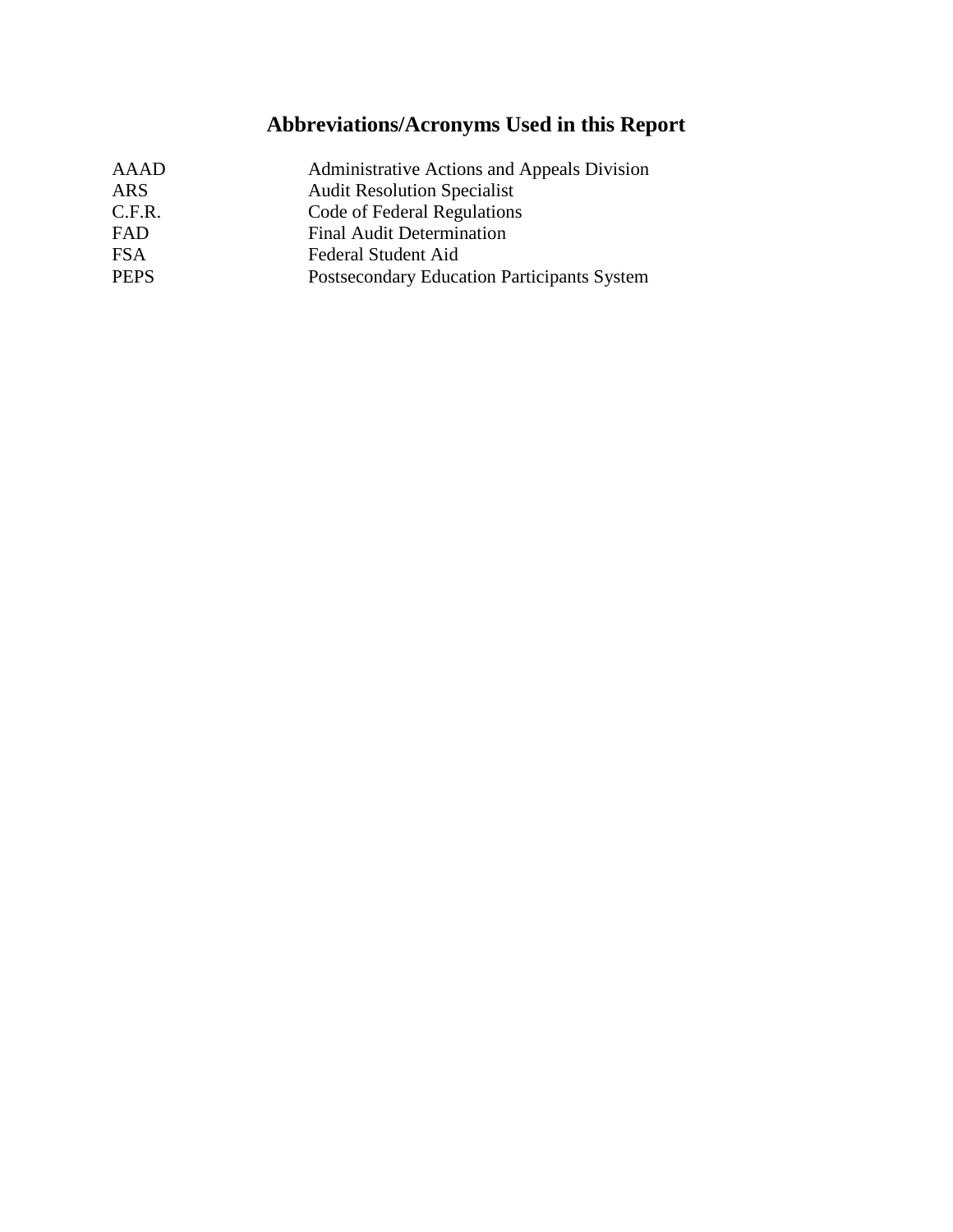## **TABLE OF CONTENTS**

|                                                                                                                           | Page |
|---------------------------------------------------------------------------------------------------------------------------|------|
|                                                                                                                           |      |
|                                                                                                                           |      |
|                                                                                                                           |      |
| FINDING - FSA Did Not Enforce the Requirements for the Timely<br>Submission of Financial Statement and Compliance Audits4 |      |
|                                                                                                                           |      |
|                                                                                                                           |      |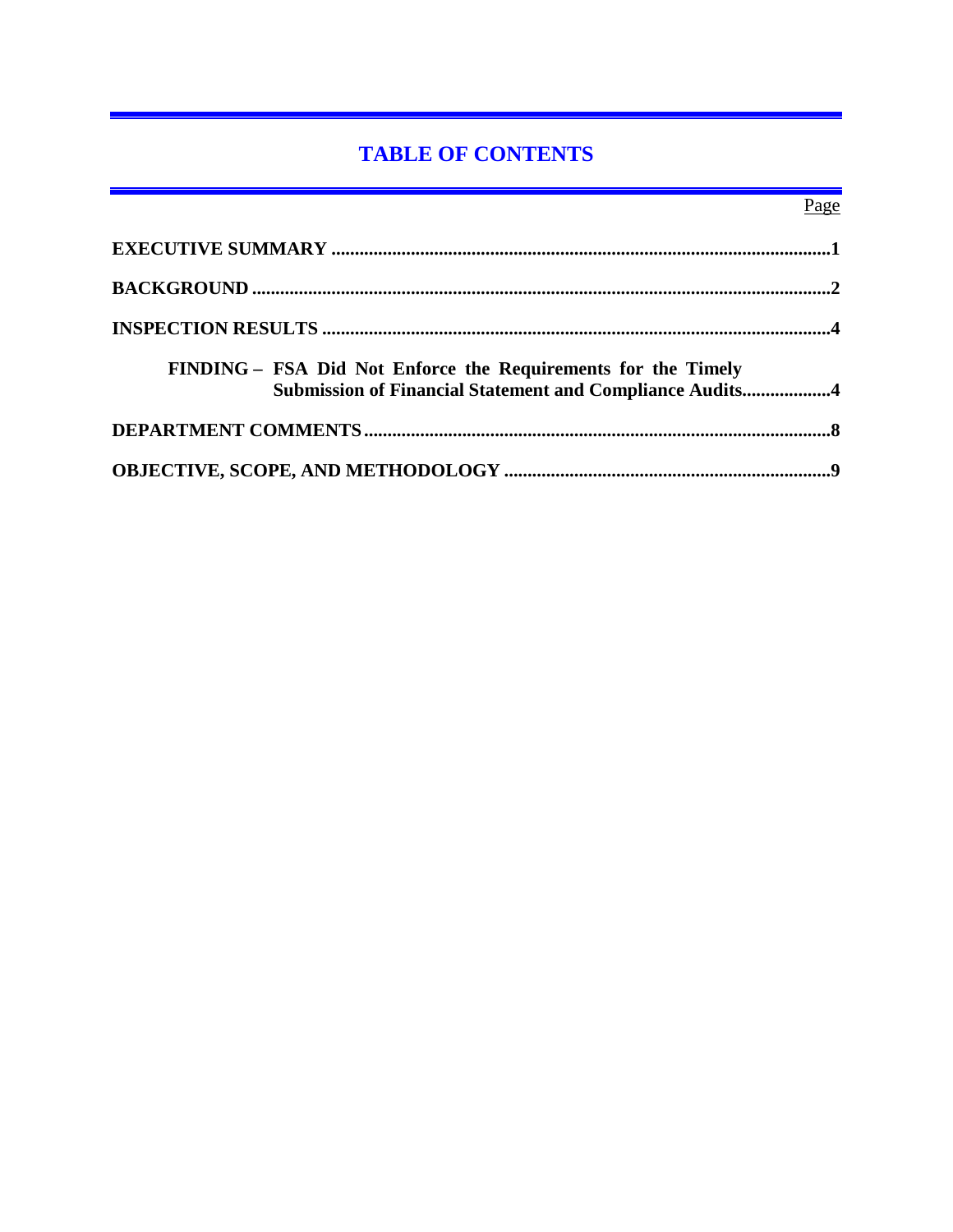$\overline{a}$ 

### **EXECUTIVE SUMMARY**

<span id="page-5-0"></span> The objective of our inspection was to determine whether Federal Student Aid (FSA) takes the financial responsibility requirements. We found that FSA did not enforce the requirements appropriate action when it has identified that an institution is potentially not in compliance with for the timely submission of financial statement<sup>1</sup> and compliance audits; specifically,

- 1. FSA's current procedures do not define when an institution's failure to submit its annual institution is not financially responsible, and financial statement and compliance audit would result in a determination that the
- responsibility requirement that institutions must submit letters of credit in order to 2. Before implementing its current procedures, FSA did not enforce the financial continue participation after being cited for untimely audit submissions.

We recommend that the Chief Operating Officer for FSA –

- $(C.F.R.)$  § 668.174(a)(3). 1. Establish a reasonable timeframe in FSA's policies and procedures to address untimely financial statement and compliance audits according to 34 Code of Federal Regulations
- 2. Cite institutions for late submission of audits and enforce the financial responsibility requirements that institutions must post letters of credit in order to continue participation when they have not submitted financial statement and compliance audits in a timely fashion.

We provided FSA with a copy of our draft report for comment. FSA did not disagree with our findings and concurred with our recommendations.

<span id="page-5-1"></span><sup>&</sup>lt;sup>1</sup> When we use the term "financial statement" in this report, we are referring to audited financial statements.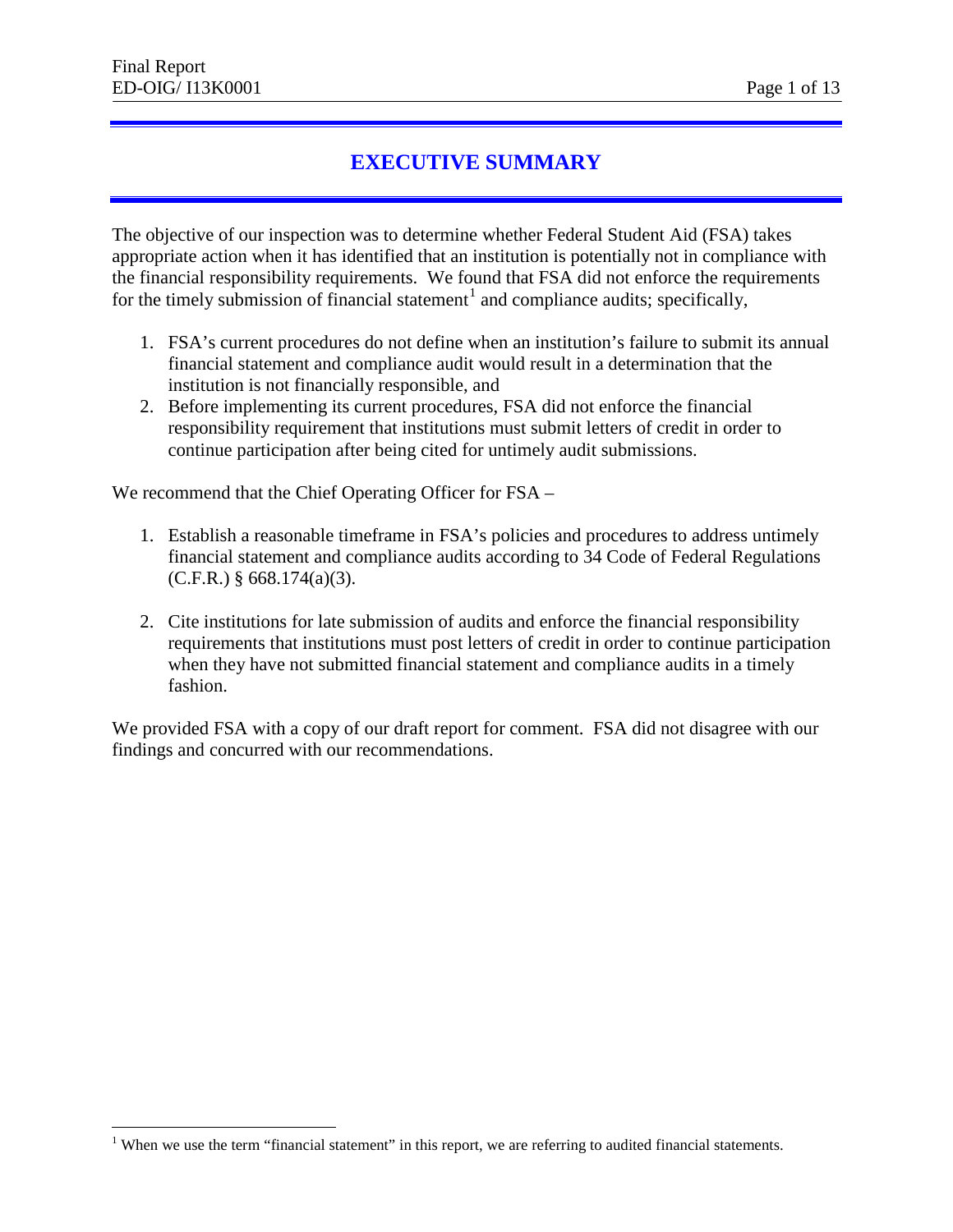### **BACKGROUND**

<span id="page-6-0"></span> According to 34 Code of Federal Regulations (C.F.R.) § 668.171(a), in order to "begin and to continue to participate in any [Title IV, Higher Education Act program (Title IV)], an institution must demonstrate . . . that it is financially responsible . . . ." Federal Student Aid (FSA) monitors institutions' compliance with the financial responsibility requirements. The regulations provide different types of protection for the Title IV programs when FSA determines that an institution is not meeting the financial responsibility requirements.

 information in its financial statements as part of a combined submission that also includes the To determine whether an institution is financially responsible, institutions are required to annually submit financial information to the Department. An institution must provide this institution's compliance audit. $^{2}$  $^{2}$  $^{2}$ 

statements and compliance audits; public and private nonprofit institutions have 9 months.<sup>3</sup> If FSA determines that a submission is incomplete, it notifies the institution of corrective actions necessary for the submission to be deemed complete. FSA considers institutions to be late when they do not submit both the financial statement and compliance audit by the applicable 6-month Proprietary institutions have 6 months from the end of their fiscal year to submit their financial or 9-month due date.

Institutions submit financial statements to the Department using the eZ-Audit system. Institutions submit financial statements to the Department using the eZ-Audit system. After an institution submits its financial statement and compliance audit, FSA's Acceptability flags financial statements based on the data the institution enters. After the Acceptability Review Team reviews the submission. The team screens financial statements for completeness and acceptability, sends letters to institutions when a submission is incomplete, calculates composite scores, and flags certain financial statements. The eZ-Audit system also automatically Review Team's review, it forwards all flagged financial statements to the School Participation Team. The School Participation Team makes the final determination on an institution's financial responsibility using the procedures developed in 2006 to evaluate the institution.

 A public institution is considered to be financially responsible if it is not in violation of any past performance requirement under 34 C.F.R. § 668.174. A proprietary or private nonprofit institution is financially responsible if the Department determines that the institution:

- Has a composite score of at least 1.5,
- Has sufficient cash reserves to make required returns of unearned Title IV funds,
- • Is current in its debt payments, and

-

• Is meeting all of its financial obligations, including making required refunds, returns of Title IV funds, and repayments to cover FSA program debts and liabilities.

<span id="page-6-1"></span> $2^{2}$  For ease of reference in the text, we also use "audit" to refer to the combined submission of the financial statement and compliance audit.<br><sup>3</sup> Public and private non-profit institutions can submit a single audit that includes the financial statement and

<span id="page-6-2"></span>required compliance information.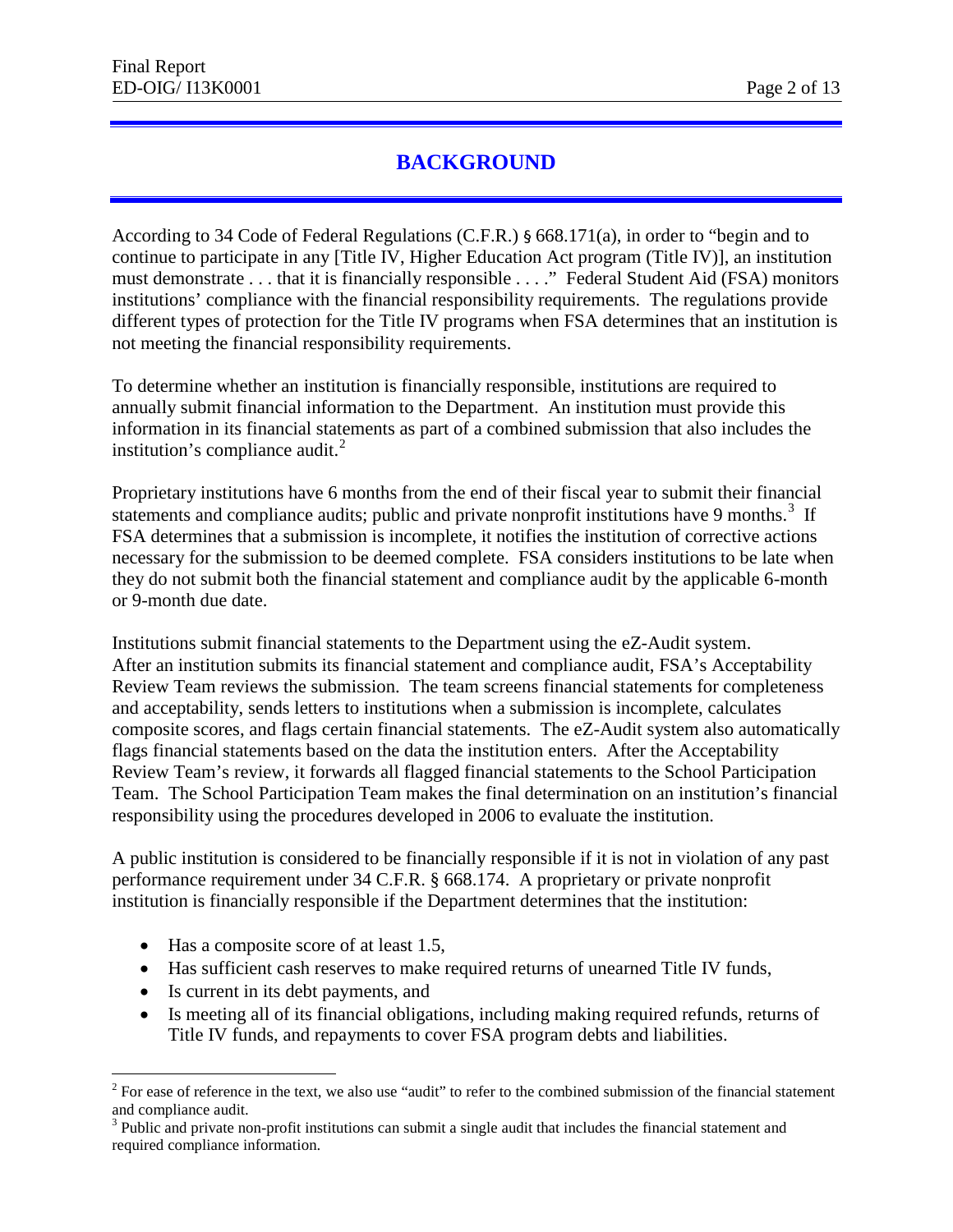Institutions are not financially responsible if, in the last five years, they have been cited for failure to submit acceptable audit reports in a timely fashion (34 C.F.R. § 668.174(a)(3)).

The composite score combines elements from the financial statements to yield a single measure of an institution's overall financial health. The composite score can fall within three composite score scale zones:

- **1.5 to 3.0** The institution is financially responsible without further oversight.
- responsible but additional oversight is required. • **1.0 to 1.4** The institution is "in the Zone." The institution is considered financially
- **-1.0 to .9** The institution is not financially responsible.

 must submit a letter of credit for at least 50 percent of its Title IV funding in order to continue When the Department determines that an institution is not financially responsible, the institution participating in the Title IV programs. The institution may be permitted to participate under provisional certification with a letter of credit that has a smaller percentage amount, but the percentage may not be less than 10 percent.

 and September 30, 2008. Of these, 1,873 were from public institutions (34 percent), 1,559 were FSA received 5,545 completed, annual or new institution submissions between October 1, 2007, from nonprofit institutions (28 percent), and 2,113 were from proprietary institutions (38 percent).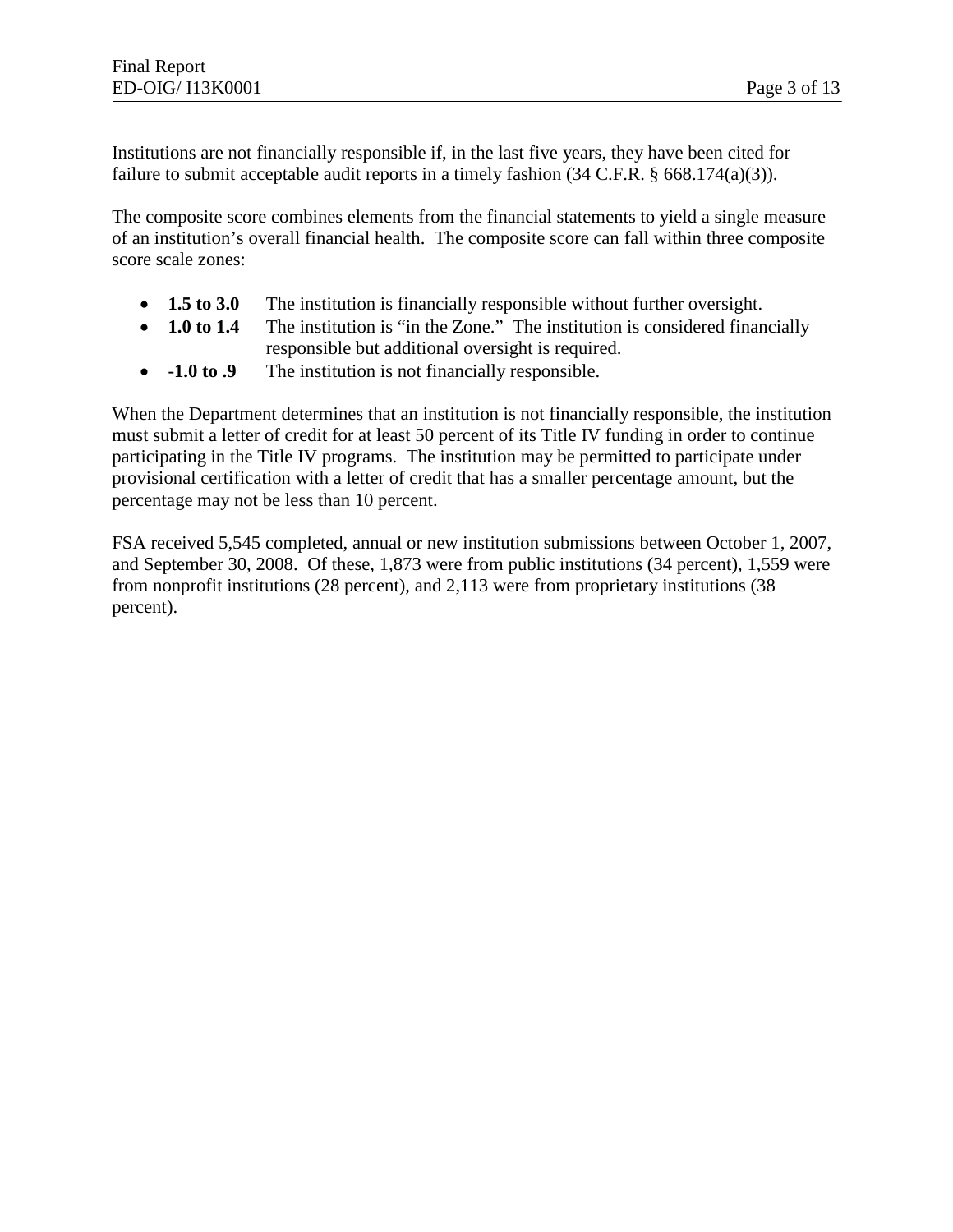## **INSPECTION RESULTS**

<span id="page-8-0"></span> The objective of our inspection was to determine whether FSA takes appropriate action when it financial statement and compliance audits. In our review of FSA's analysis of 30 financial has identified that an institution is potentially not in compliance with the financial responsibility requirements. We found that FSA did not enforce the requirements for the timely submission of statements, we found that FSA did address instances where the composite score was failing or in the zone.

#### <span id="page-8-1"></span> **FINDING – FSA Did Not Enforce the Requirements for the Timely Submission of Financial Statement and Compliance Audits**

We found that:

- institution is not financially responsible, and 1. FSA's current procedures do not define when an institution's failure to submit its annual financial statement and compliance audit would result in a determination that the
- 2. Before implementing its current procedures, FSA did not enforce the financial responsibility requirement that institutions must submit letters of credit in order to continue participation after being cited for untimely audit submissions.

Having current financial information helps the Department with its oversight responsibilities in protecting Federal funds. FSA's practice of not enforcing the requirements for timely audit submission provides no disincentive for failing to submit the audits on time.

 According to 34 C.F.R. § 668.23(a)(4), proprietary institutions have 6 months from the end of their fiscal year to submit their financial statements and compliance audits, and public and private nonprofit institutions have 9 months.

The Secretary of Education has stressed the importance of the timely submission of financial statement and compliance audits. The preamble to the interim final rule for the 1994 financial responsibility regulations states that the Secretary believes the "reliability of any financial statement, as a fair representation of the institution's true financial condition, is largely dependent on the timeliness of the financial report." In the preamble to the final rule for the 1997 financial responsibility regulations, the Secretary states, "Under the regulations, an institution is required to submit audits within a fixed time period, and an institution's failure to do so is a serious matter."

 for failure to submit financial statement and compliance audits in a timely fashion. According to The financial responsibility regulations specify the consequences for when institutions are cited 34 C.F.R. § 668.174(a)(3), an institution is not financially responsible if the institution "[h]as been cited during the preceding five years for failure to submit in a timely fashion acceptable compliance and financial statement audits required under this part, or acceptable audit reports required under the individual title IV, [Higher Education Act] program regulations."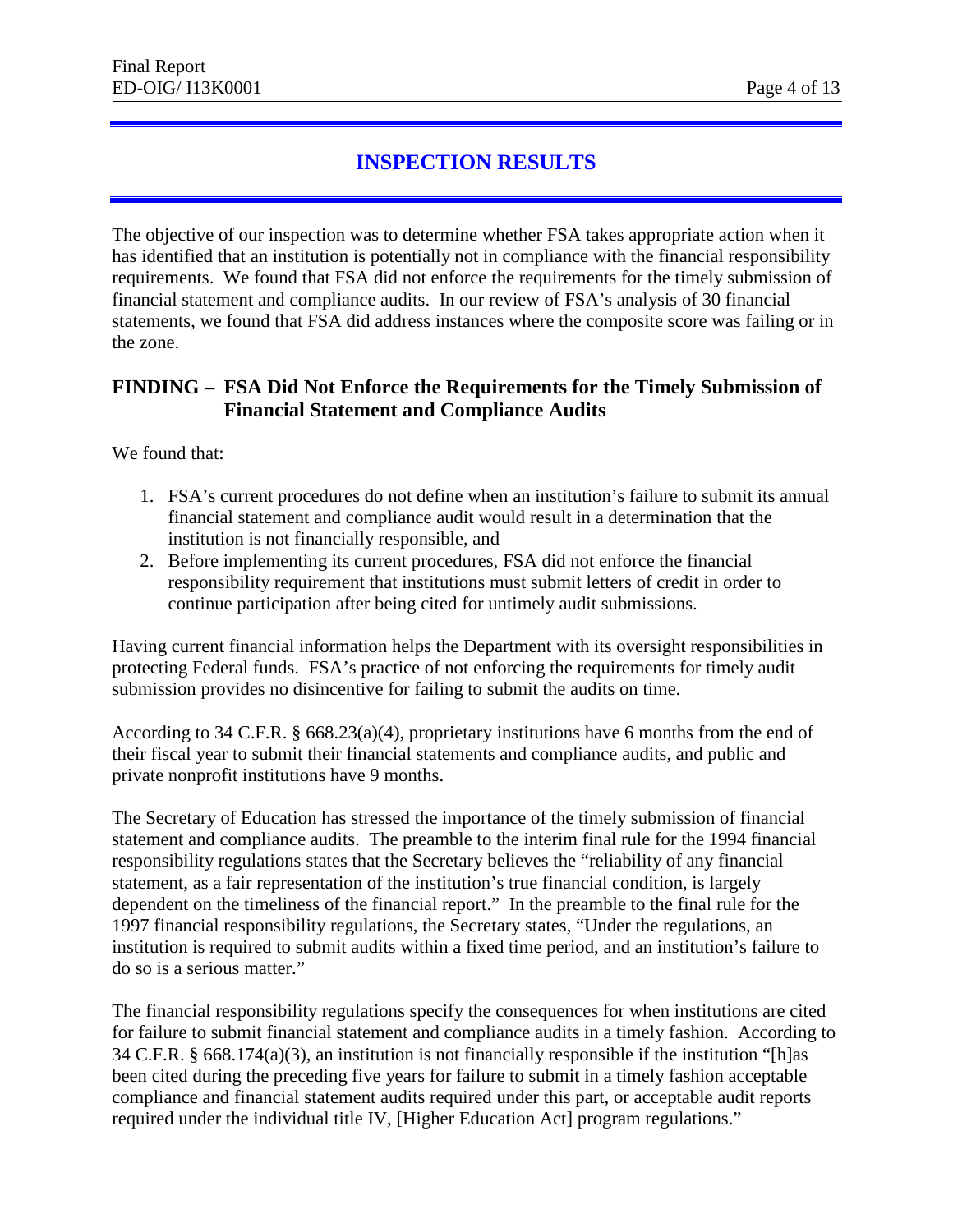#### **1. FSA's current procedures do not define when an institution's failure to submit its annual financial statement and compliance audit would result in a determination that the institution is not financially responsible**

 FSA's current procedures, implemented in December 2006, state that an institution is formally letter requiring the institution to repay all Title IV funds received for the audit period covered by for late audit submissions under the financial responsibility regulations. FSA's procedures do not specify the amount of time after the due date that it will cite an institution for failing to submit required audits. "cited" only when an audit resolution specialist (ARS) issues a final audit determination (FAD) the missing audit report. Since enacting its current procedures, FSA has not cited any institutions

 based on an institution's lack of timeliness. FSA's procedures address only when an institution's regulations, an institution is required to post a letter of credit for all 5 years following a citation FSA has not established a deadline for noncompliance with the regulations that warrant a citation audit is missing, but do not address when an audit is submitted in an untimely fashion. Under the for untimely submission.

 percent) were from private institutions, and 974 (41 percent) were from proprietary institutions. Of the 5,475 completed, annual financial statements submitted within our review timeframe of October 1, 2007, to September 30, 2008, 2,400 (44 percent) were submitted past the regulatory deadline. Of the 2,400 late submissions, 798 (33 percent) were from public institutions, 628 (26 The chart below shows the number of submissions that remained missing over the course of the following year:

| <b>Days Late</b> |        | <b>Missing Audit Submissions</b> |
|------------------|--------|----------------------------------|
|                  | Number | <b>Percent</b>                   |
|                  |        |                                  |
|                  |        |                                  |
|                  |        |                                  |
|                  |        |                                  |

 FSA staff stated that they have not needed to cite institutions because they have worked with the institutions to obtain their late audits and that the institutions have been cooperative. FSA staff stated that their focus was to ensure receipt of the financial statement and compliance audits, and not to consider whether there was a financial responsibility problem related to late submissions.

 Institutions participating in the Title IV programs are responsible under the regulations for submitting their financial statement and compliance audits on time, and FSA is responsible for financial statement and compliance audits in a timely fashion is a "serious matter." The enforcing the regulations. The Secretary has stated that an institution's failure to submit Secretary has further stated that "[t]o the extent that . . . an institution may inadvertently fail to submit an audit on time, that mistake is routinely corrected when the institution is contacted by the Department and asked to provide the missing audit immediately."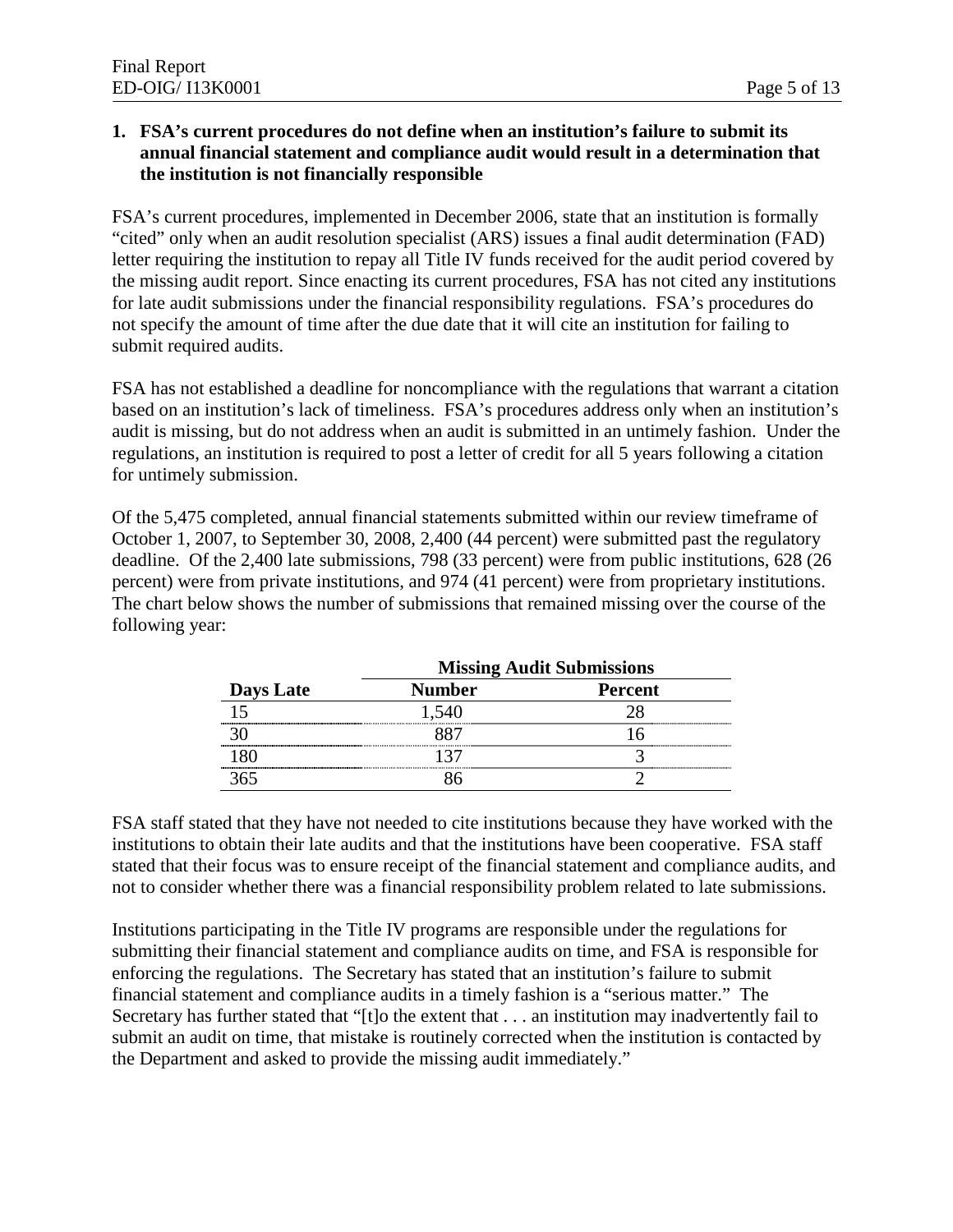due date to be late; however, FSA's procedures do not call for a citation at that point. By definition, an audit is untimely if the institution does not submit it by the regulatory deadline. FSA staff stated that they consider institutions that do not submit a final, completed audit by the

 immediately after the deadline passes and the second and final one 15 days later. FSA does not consider these notices to institutions to be citations for untimely submission of the financial FSA staff stated that the eZ-Audit system automatically sends two notifications to institutions that do not submit their audits by the deadline. The system sends the first notification statement and compliance audits. FSA staff stated that after 30 days the institution is placed on a missing audits list, at which point FSA staff will work with the institution to obtain the audit.

 audits to determine whether there is a pattern of late submissions. If either of the two prior audits is late, the ARS will issue a finding in the FAD letter for "Prior Audit Report Submitted must cite the institution for an untimely submission in the FAD letter, FSA does not consider this FSA's procedures state that if an audit is 6 or more months late, the ARS must include this fact as a finding in the enclosure to the FAD letter. In addition, the ARS will review the two prior Late," in addition to a finding for "Current Audit Report Submitted Late." Although the ARS a citation for purposes of the financial responsibility regulations.

 FSA has not followed its current procedures for issuing a late audit finding. FSA issued a finding of "Current Audit Report Submitted Late" for only 15 of the 137 institutions that were more than 180 days late. Although institutions had late prior audit submissions, none of the 137 institutions received a finding for "Prior Audit Report Submitted Late."

 the financial report. In those cases when a proprietary institution submits its financial statement fiscal year has ended and the following fiscal year has begun. As a result, the financial statement and compliance audit is not a fair representation of the institution's true financial condition. As noted above, the Secretary believes the reliability of any financial statement, as a fair representation of the institution's true financial condition, largely depends on the timeliness of and compliance audit more than 6 months after the submission deadline, the institution's next

 letters of credit does not provide a disincentive for failing to submit the audits on time. As noted by the regulatory deadline and 16 percent of audits were still outstanding 30 days after the the regulatory deadline. FSA's practice also places Federal funds at risk as it lacks timely, FSA's practice of not enforcing the requirements for timely audit submission and for posting of above, during the timeframe for our review, 44 percent of institutions did not submit their audits deadline. FSA's lack of enforcement requires FSA to unnecessarily use human capital resources to follow up with the institutions that have not submitted their financial statements 30 days after audited information on an institution's compliance with program requirements.

#### **2. Before implementing its current procedures, FSA did not enforce the financial responsibility requirement that institutions submit letters of credit in order to continue participation after being cited for untimely audit submissions**

 Appeals Division (AAAD). These actions included the revocation of a provisional program FSA staff stated that before FSA implemented its current financial analysis procedures in December 2006, it cited institutions through actions taken by FSA's Administrative Actions and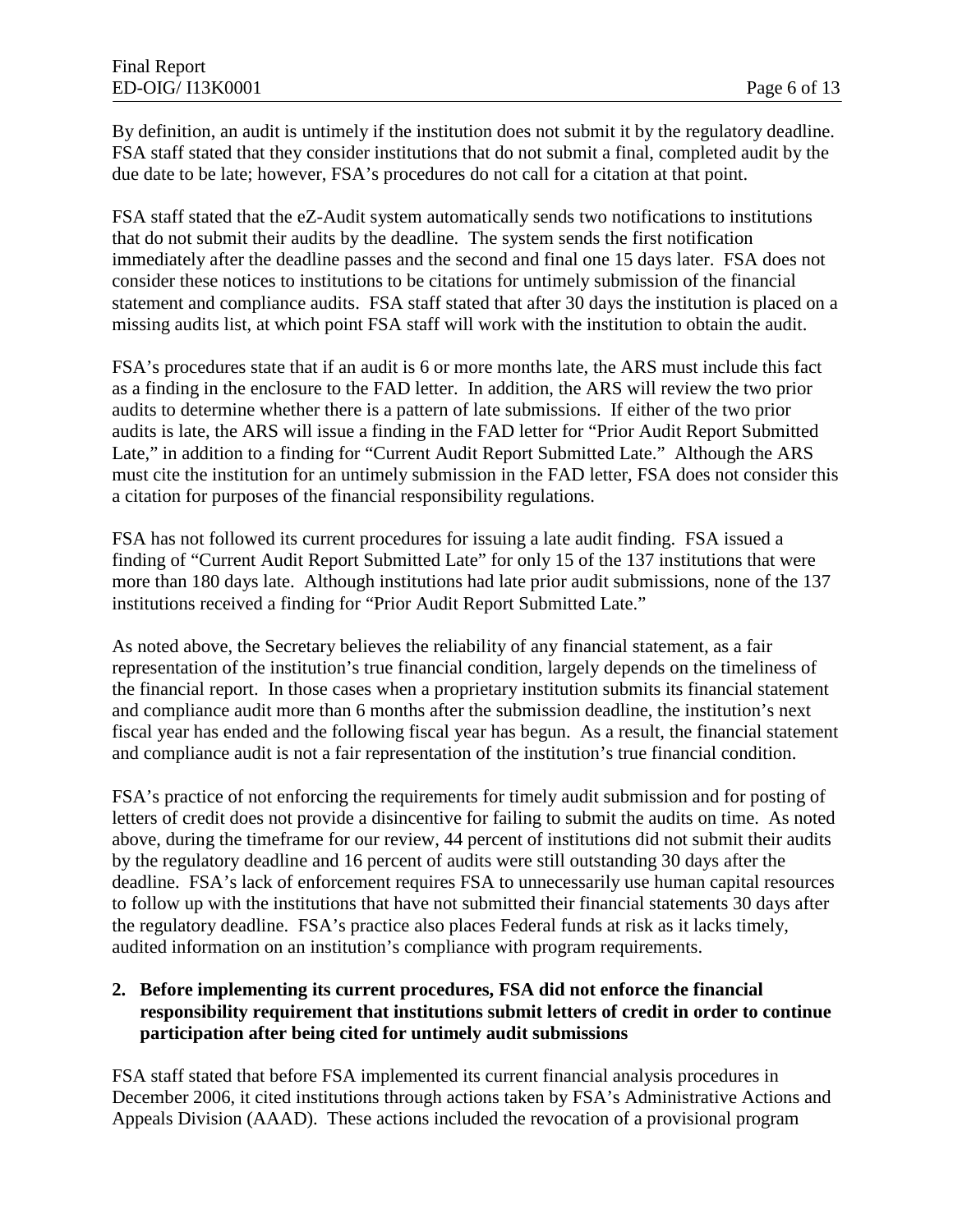participation agreement, the denial of a recertification, an emergency action, or a termination action.

 these, seven institutions ceased participation in the Title IV programs after the action was taken. The remaining six institutions continued to participate in the Title IV programs but did not post a letter of credit for all [5](#page-11-1) years following the citation as required by the regulations.<sup>5</sup> FSA's actions prior to its current procedures show a history of not enforcing the timely submission Between October 1, 2002, and November 30, 2006,  $4\overline{3,314}$  $4\overline{3,314}$  institutions were at least 180 days late with their audit submissions. During this timeframe, AAAD took action on 13 institutions. Of requirement.

#### **Recommendations**

<u>.</u>

We recommend that the Chief Operating Officer for FSA –

- 1. Establish a reasonable timeframe in FSA's policies and procedures to address untimely financial statement and compliance audits according to 34 C.F.R. § 668.174(a)(3).
- 2. Cite institutions for late submission of audits and enforce the financial responsibility requirements that institutions must post letters of credit in order to continue participation when they have not submitted financial statement and compliance audits in a timely fashion.

<span id="page-11-1"></span><span id="page-11-0"></span>

 the preceding five years for failure to submit timely financial statement and compliance audit reports. <sup>4</sup> We reviewed data for the five-year period prior to our October 1, 2007 - September 30, 2008 review timeframe.<br><sup>5</sup> As specified in 34 C.F.R. § 668.174(a)(3), institutions are not financially responsible if they have be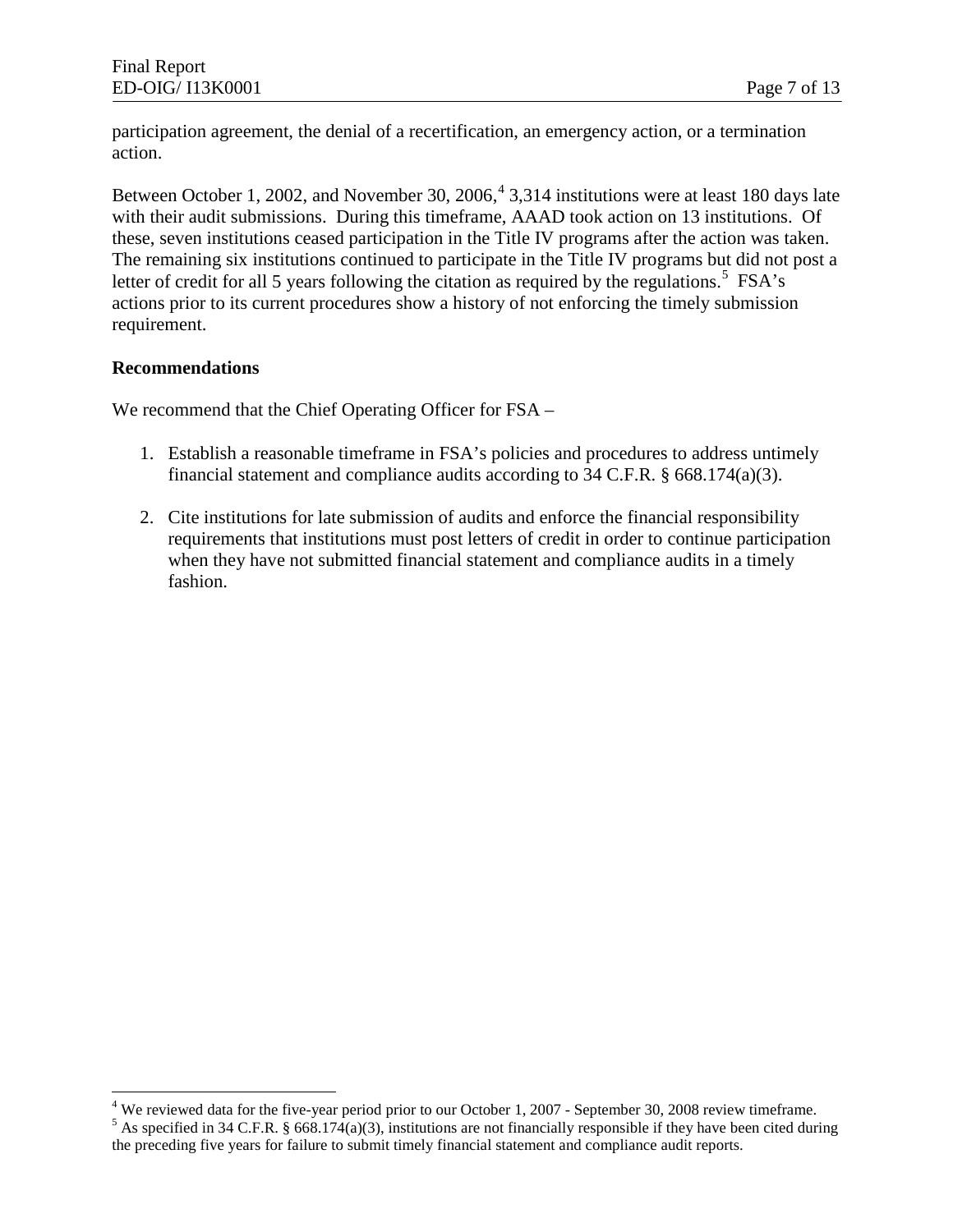### **DEPARTMENT COMMENTS**

<span id="page-12-0"></span> submissions be timely. FSA agreed that it has used considerable resources to follow up with On February 11, 2011, we provided the Department with a copy of our draft inspection report for comment. We received the Department's comments to the report on March 16, 2011. FSA did not disagree with our findings and concurred with our recommendations. FSA stated that its monitoring of schools' financial responsibility has emphasized the receipt of schools' submission of financial statement and compliance audits rather than focusing on the requirement that the institutions that have not submitted their financial statements timely. FSA stated that its financial analysis procedures have improved significantly in recent years, and that its analysis of late submissions shows that the number of overdue submissions between FY 2009 and FY 2010 for all types of schools was reduced by approximately 69 percent. We did not review the accuracy of FSA's analysis. The Department's response is attached in its entirety.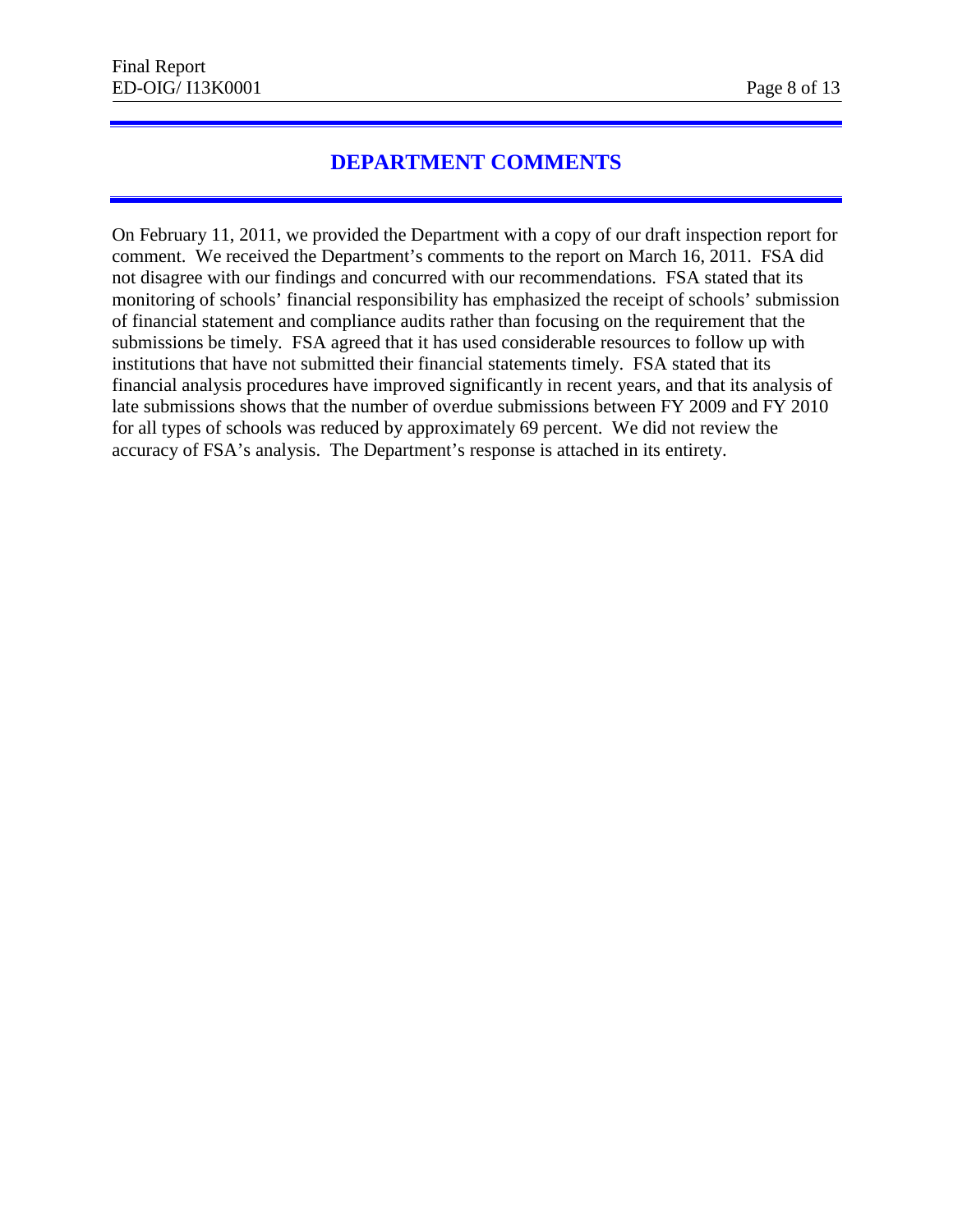## **OBJECTIVE, SCOPE, AND METHODOLOGY**

<span id="page-13-0"></span>The objective of our inspection was to determine whether FSA takes appropriate action when it has identified that an institution is potentially not in compliance with the financial responsibility requirements.

We began our fieldwork on January 13, 2010, and conducted an exit conference on November 22, 2010.

We reviewed FSA's procedures, quality control and exception reports, and the eZ-Audit data dictionary. We also reviewed applicable regulations.

 *Review of FSA's process for reviewing financial statement audits.* To determine FSA's process for reviewing financial statement audits, we reviewed FSA's Financial Analysis Procedures and Compliance Audit Procedures. We interviewed staff in FSA's Program Compliance office to evaluate FSA's implementation of its procedures. We also provided FSA with a flowchart of our understanding the process and provided FSA staff with the opportunity to revise our description.

Sample of FSA's review of financial statement audits. To answer our objective, we reviewed a random sample of FSA's analysis of flagged financial statement audits that were submitted between October 1, 2007, and September 30, 2008. For submissions in our sample, we reviewed FSA's Acceptability Review Team's and Case Management Team's analyses through the eZ-Audit system, the Postsecondary Education Participants System (PEPS), and the Electronic Records Management system.

 submissions that were flagged for at least one of the following reasons: To determine the population for our sample, we used data provided by FSA staff. We restricted the universe to include only completed, flagged annual submissions or new institution submissions that were archived by FSA. We further restricted the universe to include

- Composite score of failed
- Composite score of zone
- Contingent liabilities disclosure in notes
- Department of Education compliance issue disclosure in notes
- Going concern disclosure in notes
- Going concern paragraph present
- Letter of credit on file
- Other than unqualified opinion
- Material weakness present
- Noncompliance present
- Prior year zone
- Reviews/investigations present
- Reportable conditions present
- Violation of debt agreement disclosure in notes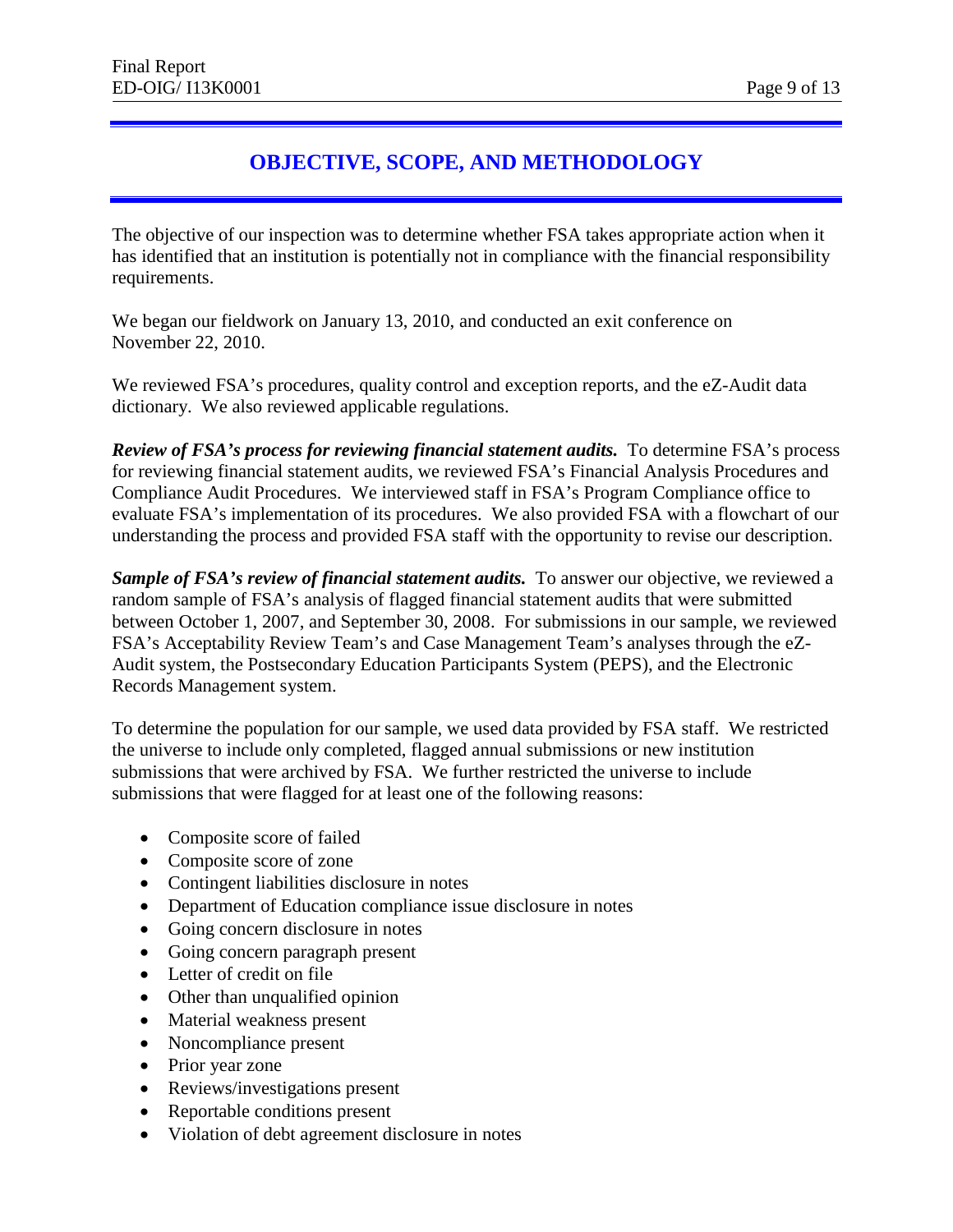We excluded from the universe those submissions flagged for the following reasons that we determined did not directly relate to financial responsibility:

- 90/10 revenue attestation percentage  $> 89\%$
- Below threshold financial statements
- Change in auditor
- Change in ownership/merger submission
- New institution submission
- Reinstatement submission

FSA received 10,126 total submissions between October 1, 2007, and September 30, 2008. Of these, 5,545 were final, completed annual and new institution submissions. FSA flagged 1,161 of these submissions. The final universe of institutions that were flagged for at least one of the reasons listed above consisted of 974 institutions. There were 619 proprietary institutions (64 percent), 177 nonprofit institutions (18 percent), and 178 public institutions (18 percent). We used a stratified random sample of 30. We reviewed 20 proprietary institutions, 5 nonprofit institutions, and 5 public institutions. The number for each category of institution most closely reflected the percentage in the universe.

 *Review of late submission of audits.* To determine the number of audits that were submitted submissions that fell within our timeframe of October 1, 2007, to September 30, 2008. We funding information using FSA's Current Integrated Partner Management Five Year Summary Funding Reports. Based on this analysis, we reduced the number of institutions that were more past the institution's submission deadline, we reviewed the 5,475 final, completed annual determined the number of days that elapsed by calculating the difference between the submission deadline and the date when the complete record was submitted to the eZ-Audit system. FSA staff reviewed our listing of institutions that were more than 180 days late and provided additional explanation for the late submissions, such as exemptions and extensions. We verified than 180 days late from 179 to 137.

 *Review of FSA's AAAD actions.* We reviewed FSA's list of actions taken by AAAD. Of the 19 actions that took place between October 1, 2002, and June 28, 2010, 14 occurred before the current procedures were implemented in December 2006. We determined that these 14 actions were taken against 13 institutions. We reviewed FSA's analysis of these institutions through the eZ-Audit system and PEPS.

Our inspection was performed in accordance with the *Quality Standards for Inspections, 2005,*  as appropriate to the scope of the inspection described above. These standards were adopted by the Council of the Inspectors General on Integrity and Efficiency in 2009.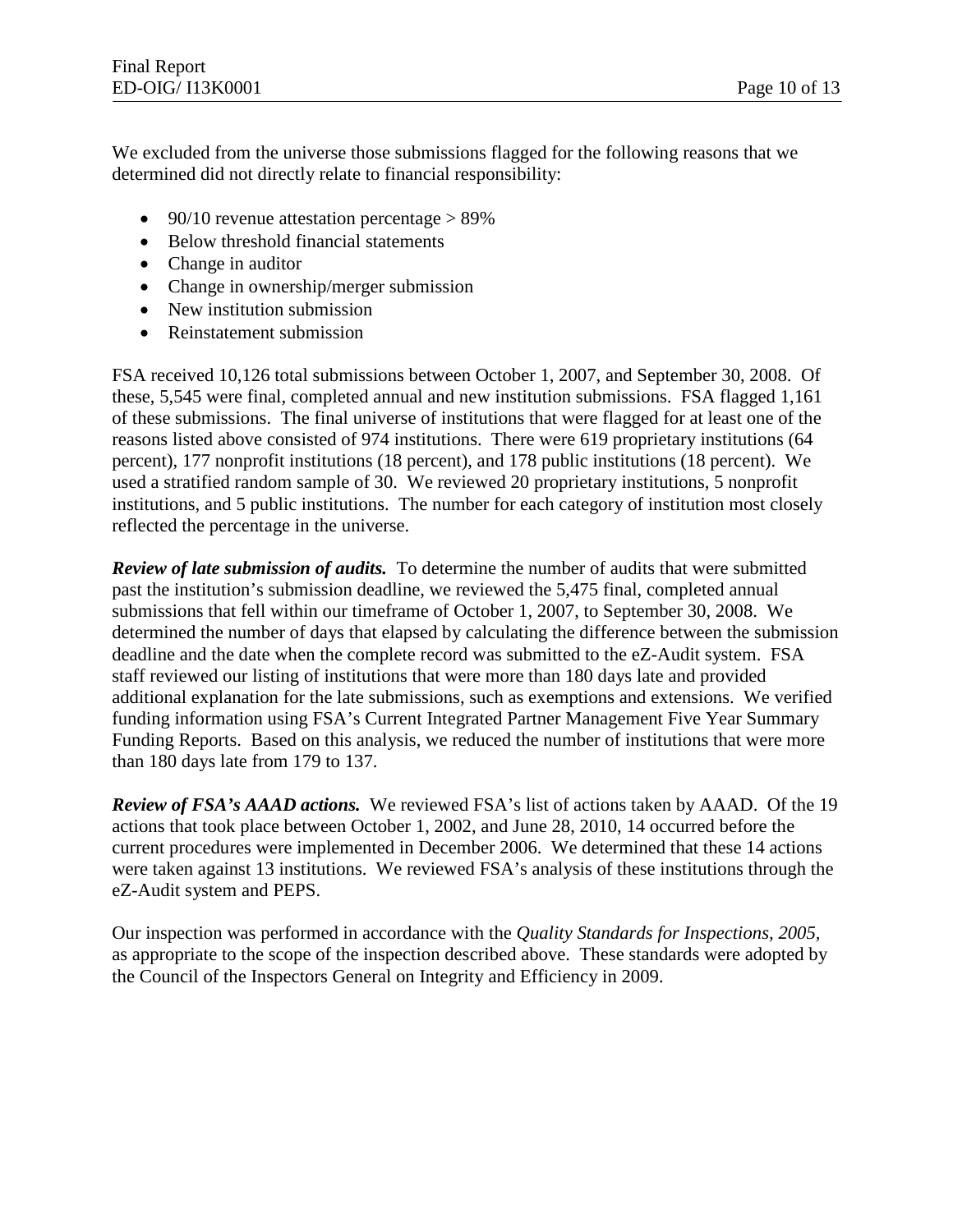

#### CHIEF OPERATING OFFICER

MAR 16 2011

*TO:* Wanda A. Scott Assistant [nspector General Evaluation, Inspection, and Management Services Office of Inspector General

- FROM: William J. Taggart Chief Operating Officer
- SUBJECT: Response to Draft Inspection Report, *Review of Federal Student Aid's Monitoring of Financial Responsibility* (ED-OIG/I13K-OOO I)

Thank you for providing us with an opportunity to review and respond to the Office of Inspector General's draft inspection report, *Review 0/ Federal Student Aid's Monitoring of Financial Responsibility.* Ibe report states that Federal Student Aid (FSA) did not enforce the requirements for the timely submission of financial statement and compliance audits.

As your report notes, FSA's monitoring of schools' financial responsibility has emphasized the receipt of schools' submission of financial statement and compliance audits rather than focusing on the requirement that the submissions be timely.

FSA recognizes the importance of internal controls to program integrity and continually seeks to improve the effectiveness of our processes. Therefore, we were pleased to receive and we concur with your recommendation that we establish a reasonable timeframe in our policies and procedures to address untimely fmancial statement and compliance audits.

We also agree with your observation that FSA has used considerable resources to follow up with institutions that have not submitted their financial statements timely. FSA currently has various mechanisms in place to obtain and address late audit submissions. The eZ-Audit system sends automated notices when an audit is one day late, and a second notice at 16 days late. Program Compliance's case management teams are notified of missing audits via email monthly. Wben they receive the report of missing audits each month, they begin to work with any school that has not submitted its compliance audit and fmancial statement by the due date.

> 830 First St. N.E., Washington, DC 20202 www.FederaIStudentAid.ed.goy 1-800-4-FED-AID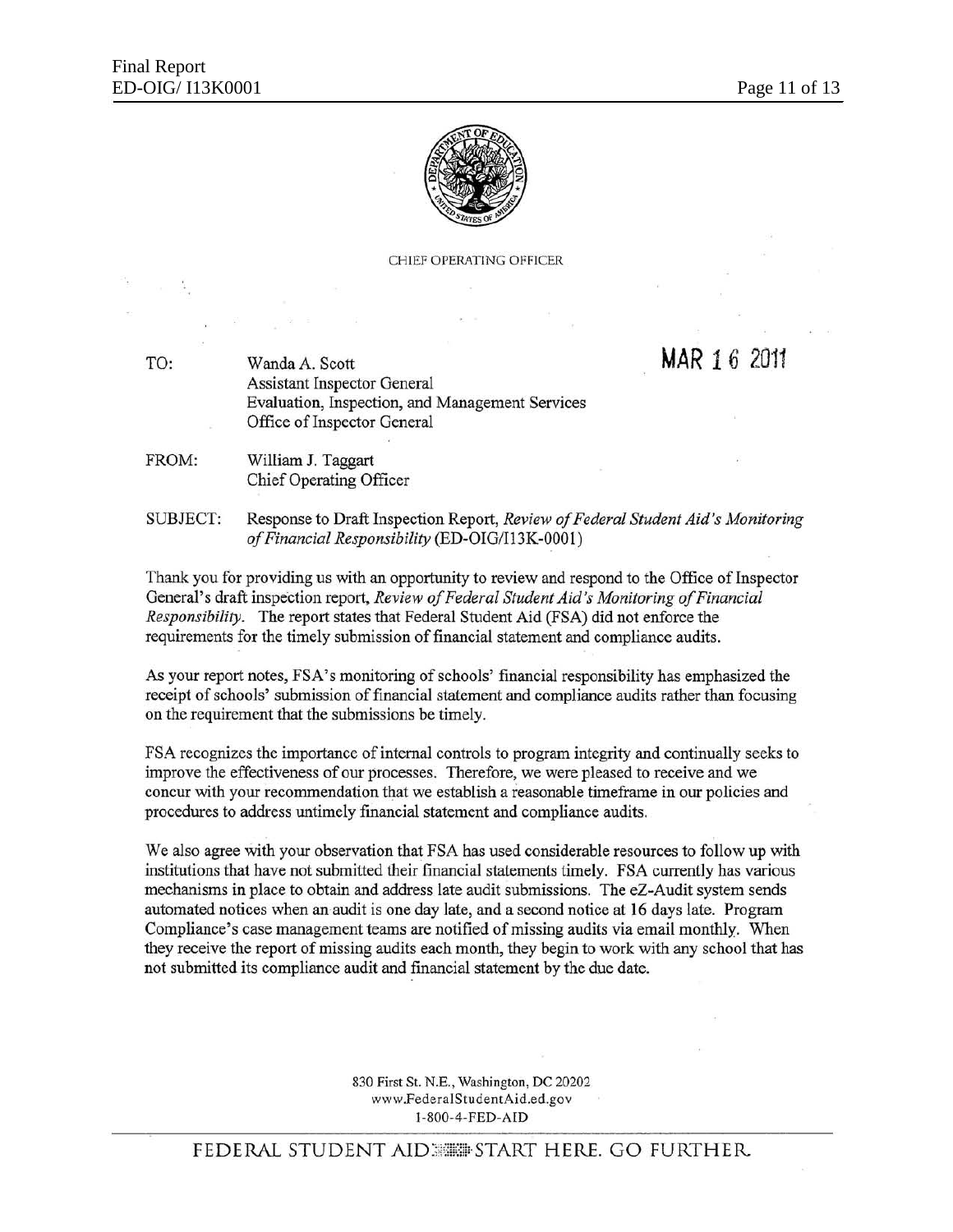Page 2 - Wanda A. Scott

FSA's financial analysis procedures have improved significantly in recent years. As a result, our analysis of late submissions shows that the number of overdue submissions between Fiscal Year (FY) 2009 and FY 2010 for all types of schools was reduced by approximately 69 percent. Nevertheless, we agree that we could ensure the receipt of timely financial statements and compliance audits further by enforcing the requirement that they be submitted timely.

Our specific response to each recommendation follows in the attachment. Again, we appreciate the opportunity to review and comment on the draft report.

Attachment